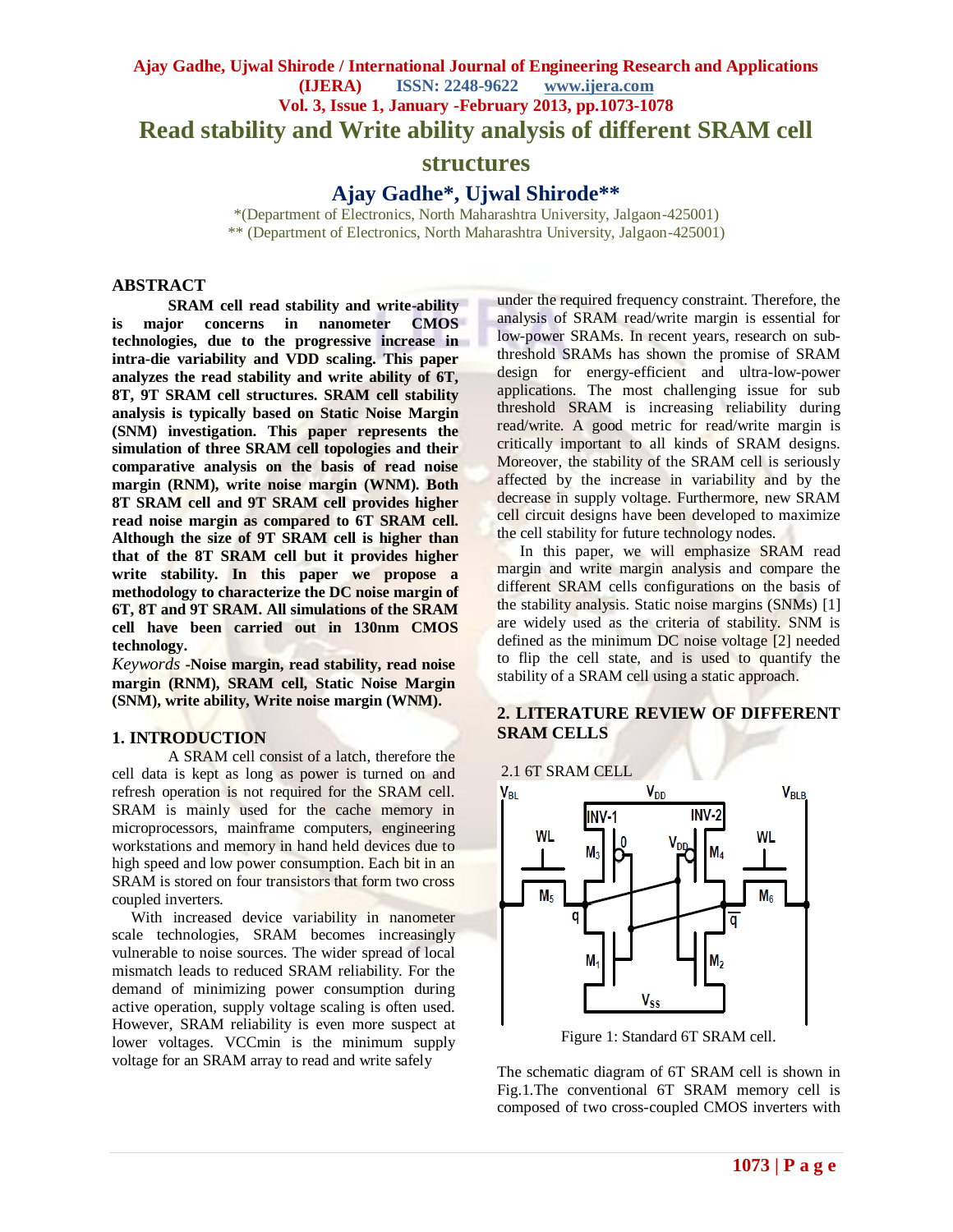#### **Ajay Gadhe, Ujwal Shirode / International Journal of Engineering Research and Applications (IJERA) ISSN: 2248-9622 www.ijera.com Vol. 3, Issue 1, January -February 2013, pp.1073-1078**

two pass transistors connected to complementary bitlines. Fig. 1 shows this well known architecture, where the access transistors M5 and M6 are connected to the word-line (WL) to perform the access write and read operations through the column bit-lines (BL and BLB). Bit-lines act as input/output nodes carrying the data from SRAM cells to a sense amplifier during read operation, or from write circuitry to the memory cells during write operations. All transistors have minimum length (Lmin), while their widths are typically design parameters.

 6T SRAM cell implementation has the advantage of low static power dissipation. However, the potential stability problem of 6T SRAM cell as shown in figure 1 is such that during the read operation, a stored "0" can be overwritten by a "1"when the voltage at node Q reaches the Vth of NMOS M1 to pull node QB down to "0" and in turn pull node Q up even further to "1" due to the mechanism of positive feedback.

 To overcome the problem of data storage destruction during the read operation [3], an 8T-cell implementation was proposed, for which separate read/write word signal lines are used as shown in fig (2) to separate the data retention element and the data output element.

2.2 8T SRAM CELL



Figure 2: 8T SRAM cell

A dual-port cell (8T-cell) is created by adding two data output transistors to 6T-cell, as shown in Fig. 2. Separation of data retention element and data output element means that there will be no correlation between the read SNM cell and I cell. These separate read and write ports are controlled by read (RWL) and write (WWL) word lines and used for accessing the bit cell during read and write cycles, respectively. In 8T bit cell topology, read and write operations of a standard 6T SRAM bit cell are de-coupled by creating an isolated read-port or read buffer (comprised of two transistors, M7 and M8). De-coupling of read and write operations yields a non destructive read operation or SNM-free read stability.

 An additional leakage current path is introduced by the separate read-port which increases the leakage current as compared to standard 6T bit cell. Therefore, an increased area overhead and leakage power make this design rather unattractive, since leakage power is a critical SRAM design metric, particularly for highly energy constrained applications.

#### 2.3 9T SRAM CELL

The schematic of the new 9T SRAM cell is shown in Fig.3.Standard 6T bit cell along with three extra transistors were employed in nine-transistor (9T) SRAM bit cell to bypass read-current from the data storage nodes.



Figure 3: 9T SRAM cell.

 A novel 9T SRAM cell with enhanced data stability and reduced leakage power consumption is presented in this section. The upper sub-circuit of the new memory cell is essentially a 6T SRAM cell.The two write access transistors (M1 and M2) are controlled by a write signal (WWL). The data is stored within this upper memory sub-circuit. The lower sub-circuit of the new cell is composed of the bit-line access transistors (M7 and M8) and the read access transistor (M9). The operations of M7 and M8 are controlled by the data stored in the cell. M9 is controlled by a separate read signal (RWL).

### **3. STATIC NOISE MARGIN (SNM)**

SNM is the measure of stability of the SRAM cell to hold its data against noise. SNM of SRAM is defined as minimum amount of noise voltage present on the storing nodes of SRAM required to flip the state of cell.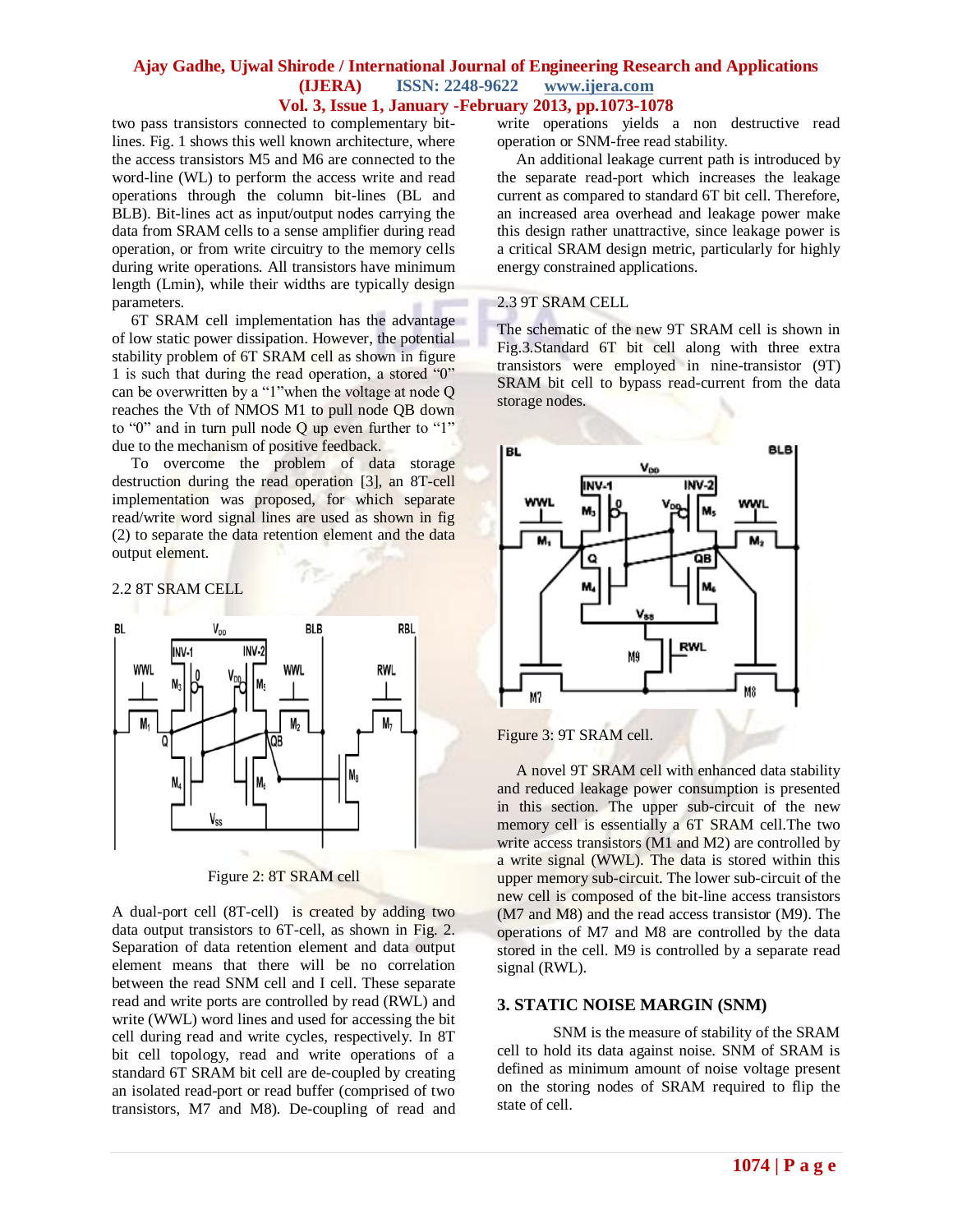#### **Ajay Gadhe, Ujwal Shirode / International Journal of Engineering Research and Applications (IJERA) ISSN: 2248-9622 www.ijera.com Vol. 3, Issue 1, January -February 2013, pp.1073-1078**

 There are two methods to measure the SNM of SRAM cell. First method is a graphical approach in which SNM can be obtained by drawing and mirroring the inverter characteristics and then finding the maximum possible square between them. The second approach involves the use of noise source voltages at the nodes as shown in figure 4 (a).

 SNM Dependences [4] includes cell ratio (CR), supply voltage and also pull up ratio .Cell ratio [5] is the ratio between sizes of the driver transistor to the load transistor during the read operation. Pull up ratio [5] is the ratio between sizes of the load transistor to the access transistor during write operation.

With reference to figure (1),

$$
CR = \frac{W/L (M1)}{W/L (M5)}
$$
 (During Read Operation)

$$
PR = \frac{WL (M4)}{WL (M6)}
$$
 (During Write Operation)

 If the cell ratio increases, size of the driver transistor also increases, consequently increasing the current. As current increases, the speed of the SRAM cell also increases.

#### **4. READ STABILITY AND WRITE-ABILITY OF THE SRAM CELL**

#### 4.1 The SRAM cell read stability

Data retention of the SRAM cell, both in standby mode and during a read access, is an important functional constraint in advanced technology nodes. The cell becomes less stable with lower supply voltage increasing leakage currents and increasing variability, all resulting from technology scaling. The stability is usually defined by the SNM [6] as the maximum value of DC noise voltage that can be tolerated by the SRAM cell without changing the stored bit.



Figure 4: (a) The standard setup for the SNM definition.

 In Fig. 4(a), the equivalent circuit for the SNM definition [6] is shown. The two DC noise voltage sources are placed in series with the cross-coupled inverters. The minimum value of noise voltage (Vn) which is necessary to flip the state of the cell is recorded as SNM.

 The graphical method to determine the SNM uses the static voltage transfer characteristics of the SRAM cell inverters.



Figure 4: (b) Butterfly curve for the SRAM cell

 Fig.4 (b) superposes the voltage transfer characteristic (VTC) of one cell inverter to the inverse VTC of the other cell inverter. The resulting two-lobed graph is called a "butterfly" curve and is used to determine the SNM. Its value is defined as the side length of the largest square that can be fitted inside the lobes of the "butterfly" curve.

More the value of SNM, higher is the read stability of the SRAM cell. A cell with lower RSNM has poorer read stability.

4.2 Write ability of the SRAM cell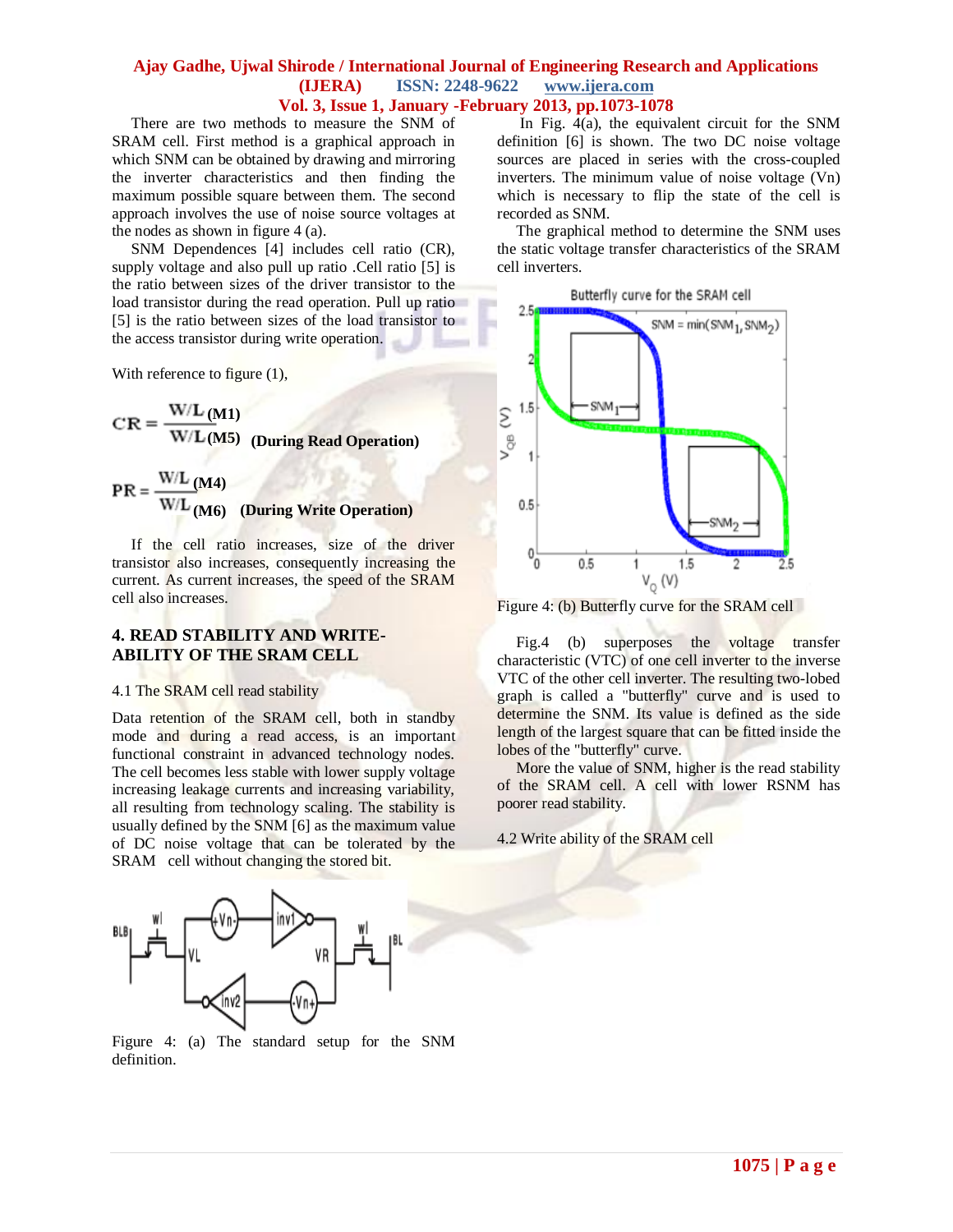# **Ajay Gadhe, Ujwal Shirode / International Journal of Engineering Research and Applications (IJERA) ISSN: 2248-9622 www.ijera.com**





Figure 5: (a) Circuit for WSNM [7] of writing '1'. Write margin is the measure of the ability to write data into the SRAM cell. Write margin voltage is the maximum noise voltage present at bit lines during successful write operation. When noise voltages exceeds the write margin voltage, then write failure occurs. In this section, we introduce static approach for measuring write margin. The most common static approach uses SNM as a criterion.



Figure 5: (b) WSNM [7] of writing  $'1'$  is the width of the smallest embedded square at the lower-right side

 The cell is set in the write operation. Figure 5(a) shows the circuit for writing a '1' into the cell. Write SNM (WSNM) is measured using butterfly or VTC [8] curves (Figure5 b), which are obtained from a dc simulation sweeping the input of the inverters (QB and  $Q$ <sup> $\cdot$ </sup>).

 For a successful write, only one cross point should be found on the butterfly curves, indicating that the cell is mono-stable. WSNM for writing "1" is the width of the smallest square that can be embedded between the lower-right half of the curves. WSNM for writing '0' can be obtained from a similar simulation. The final WSNM for the cell is the minimum of the margin for writing '0' and writing '1'. A cell with lower WSNM has poorer write ability.

### **5. SIMULATION AND RESULTS**

All simulations are done using 130nm CMOS logic process technology in Hspice environment.



Figure 6: Simulation of HOLD SNM of 6T SRAM cell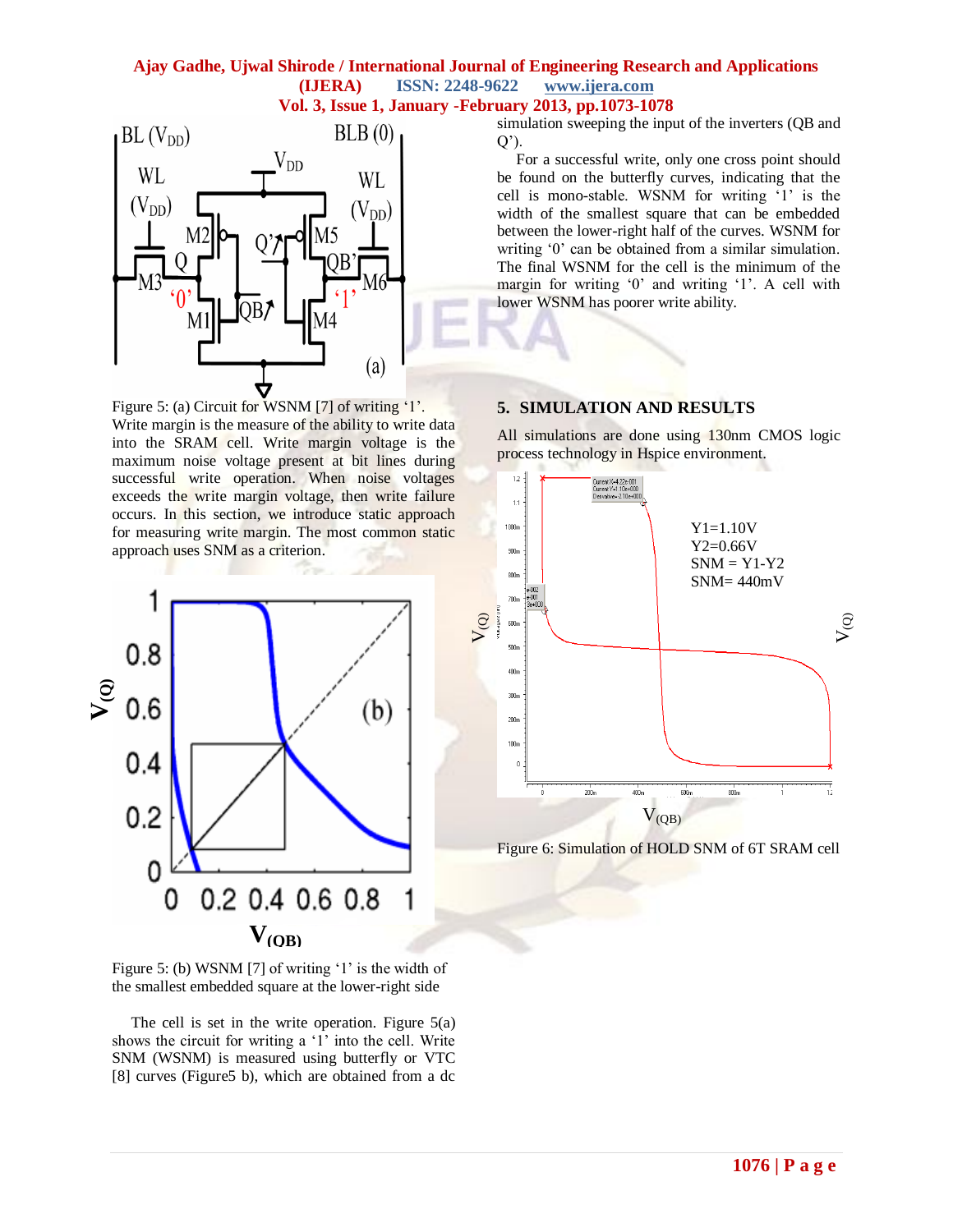

Figure 10: Simulation of RNM of 9T SRAM cell